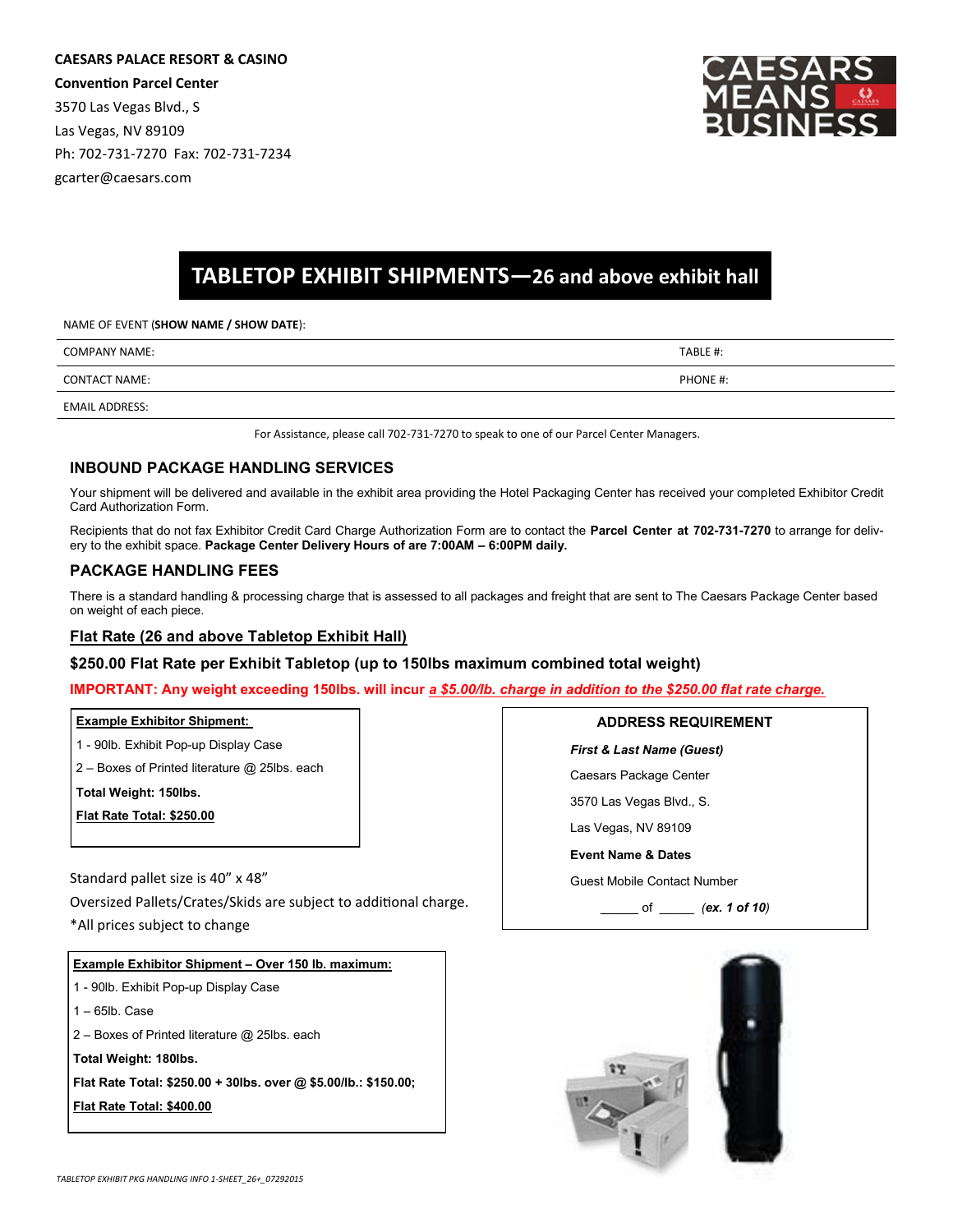**CAESARS PALACE RESORT & CASINO Convention Parcel Center** 3570 Las Vegas Blvd., S Las Vegas, NV 89109 Ph: 702-731-7270 Fax: 702-731-7234 gcarter@caesars.com



# **EXHIBITOR CREDIT CARD CHARGE AUTHORIZATION**

NAME OF EVENT (**SHOW NAME / SHOW DATE**):

| <b>COMPANY NAME:</b>                                                                                                                                                                                                                                                                                                                                                                                                                                                                                                                             | TABLE #:                                                                                                        |  |  |  |
|--------------------------------------------------------------------------------------------------------------------------------------------------------------------------------------------------------------------------------------------------------------------------------------------------------------------------------------------------------------------------------------------------------------------------------------------------------------------------------------------------------------------------------------------------|-----------------------------------------------------------------------------------------------------------------|--|--|--|
| <b>CONTACT NAME:</b>                                                                                                                                                                                                                                                                                                                                                                                                                                                                                                                             | PHONE #:                                                                                                        |  |  |  |
| <b>EMAIL ADDRESS:</b>                                                                                                                                                                                                                                                                                                                                                                                                                                                                                                                            |                                                                                                                 |  |  |  |
| For Assistance, please call 702-731-7270 to speak to one of our Parcel Center Managers.                                                                                                                                                                                                                                                                                                                                                                                                                                                          |                                                                                                                 |  |  |  |
| Credit Card Number: (To be entered on the bottom of the form in the boxes provided)                                                                                                                                                                                                                                                                                                                                                                                                                                                              |                                                                                                                 |  |  |  |
|                                                                                                                                                                                                                                                                                                                                                                                                                                                                                                                                                  |                                                                                                                 |  |  |  |
|                                                                                                                                                                                                                                                                                                                                                                                                                                                                                                                                                  |                                                                                                                 |  |  |  |
|                                                                                                                                                                                                                                                                                                                                                                                                                                                                                                                                                  |                                                                                                                 |  |  |  |
|                                                                                                                                                                                                                                                                                                                                                                                                                                                                                                                                                  |                                                                                                                 |  |  |  |
| Expiration Date: _____/ _________________                                                                                                                                                                                                                                                                                                                                                                                                                                                                                                        |                                                                                                                 |  |  |  |
| Estimated Amount to be charge: \$______________ Date to be Charged: ______________ Daily Limit: \$ __________                                                                                                                                                                                                                                                                                                                                                                                                                                    |                                                                                                                 |  |  |  |
| that any cancellation fees, penalties or minimum requirements agreed to in our signed contract/order form/package<br>manifest, etc. may also be charged to my credit card. I understand that upon receipt of this form, Caesars Entertain-<br>ment, may hold sufficient funds to cover the anticipated charges.<br>$X$ and $X$ and $X$ and $X$ and $X$ and $X$ and $X$ and $X$ and $X$ and $X$ and $X$ and $X$ and $X$ and $X$ and $X$ and $X$ and $X$ and $X$ and $X$ and $X$ and $X$ and $X$ and $X$ and $X$ and $X$ and $X$ and $X$ and $X$ a |                                                                                                                 |  |  |  |
| <b>Cardholder's Signature</b>                                                                                                                                                                                                                                                                                                                                                                                                                                                                                                                    | <b>Date</b>                                                                                                     |  |  |  |
| Please email to ATTN: GEORGE CARTER @ gcarter@caesars.com                                                                                                                                                                                                                                                                                                                                                                                                                                                                                        |                                                                                                                 |  |  |  |
| This Block for Company use only:                                                                                                                                                                                                                                                                                                                                                                                                                                                                                                                 |                                                                                                                 |  |  |  |
|                                                                                                                                                                                                                                                                                                                                                                                                                                                                                                                                                  |                                                                                                                 |  |  |  |
|                                                                                                                                                                                                                                                                                                                                                                                                                                                                                                                                                  | Charge Processed by (Employee Name): Management and the control of the control of the control of the control of |  |  |  |
|                                                                                                                                                                                                                                                                                                                                                                                                                                                                                                                                                  |                                                                                                                 |  |  |  |
| Employee to enter the reference to the Confirmation Number or the Transaction Number the charge is applied to: __________                                                                                                                                                                                                                                                                                                                                                                                                                        |                                                                                                                 |  |  |  |